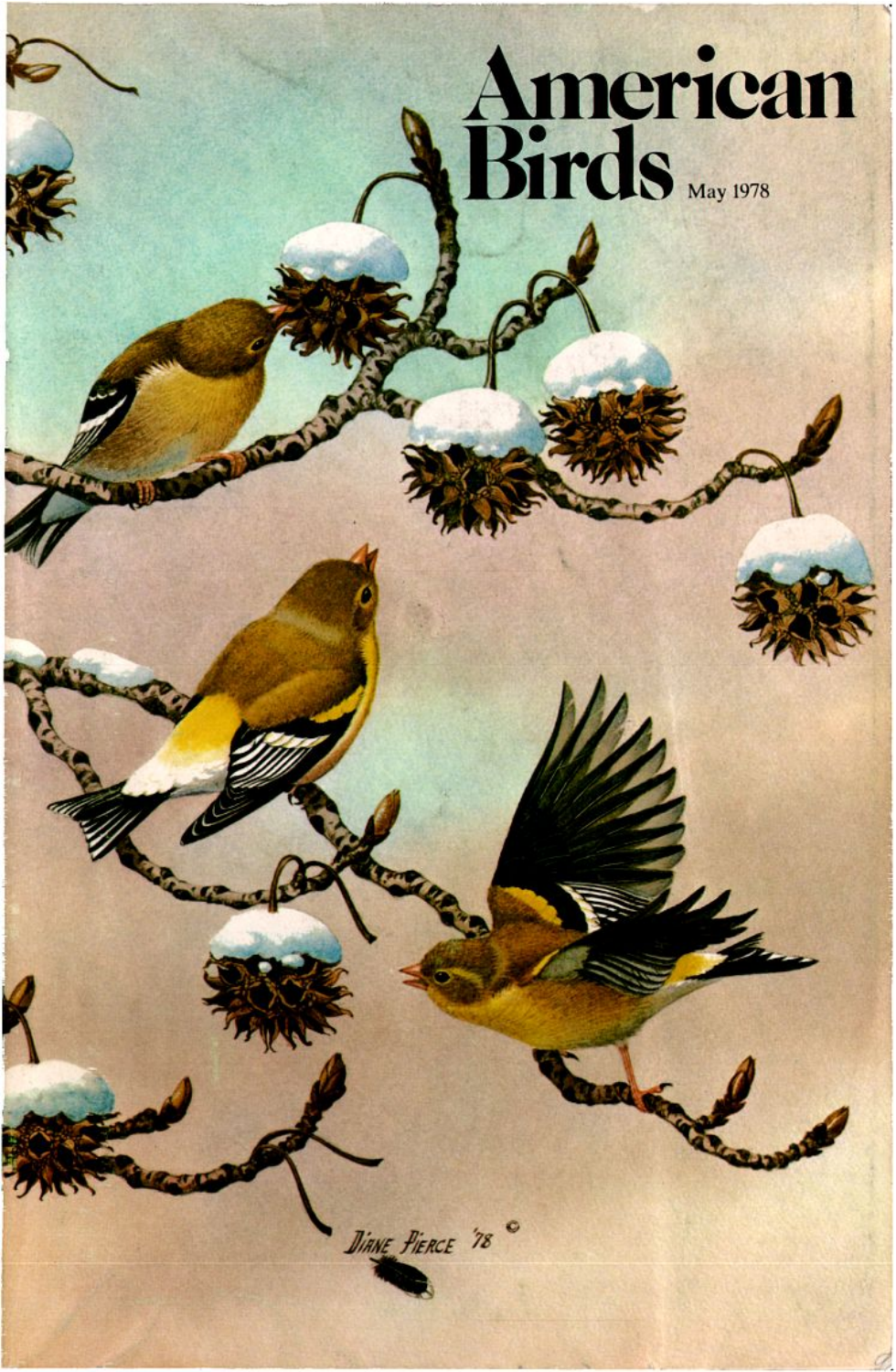**May 1978, Vol. 32, No. 3** 



**A bimonthly journal devoted to the birds' of the Americas** 

**Published by the National Audubon Society** 

**EDITORIAL ADVISORS John W. Aldrich Eugene Eisenmann Thomas R. Howell Frances C. James Robert J. Newman Roger Tory Peterson Olin Sewall Pettingill, Jr. Chandler S. Robbins George Miksch Sutton Dale A. Zimmerman** 

**EDITORS Robert S. Arbib, Jr./Editor Susan Roney Drennan/Associate Editor Lois Heilbrun/Christrnas Bird Count Willet T. Van Velzen/Breeding Bird Censuses Ronald A. Ryder/Winter Bird Populations Louis Dixon/Circulation Manager Jeanne Gart, Lee Brown, Nancy Cruickshank, Martha Coles, Nena Montgomery, Helen Menchef/Editorial Assistants** 

#### **AMERICAN BIRDS DEADLINES FOR 1978 Reports due Regional Editors Season Winter December I - February 28 Spring Migration March I - May 31 Nesting Season June I - July 31 Autumn Migration August 1 - November 30 Deadline March 15, 1978 June 15, 1978 August 15, 1978 December 15, 1978 Winter Bird-Population Studies due Editor Ronald A. Ryder Photo salon entries due American Birds Breeding Bird Censuses due Editor Willet T. Van Velzen Christmas Bird Count period Applications for new counts, changes of compilers Count Forms due American Birds Work in Progress, Announcements Blue List Ballots due Regional Editors Other Deadfines June 15, 1978 July 15, 1978 September 1, 1978 December 16, 1978- Jan. 1, 1979 November 1, 1978. January 15, 1979 6 weeks prior to issue date September 15, 1978**

**AMERICAN BIRDS is published six times a year. Editorial and business offices are located at 950 Third Avenue, New York, N.Y. 10022. Subscription: \$10.00 a year, \$18.00 for two years, for the U.S.A. \$12.00 and \$20.00 foreign and Canada. Single copies: Christmas Bird Count (July), \$5.50 per copy; Fall Migration (March), Winter Season (May), Spring Migration (September), Nesting Season (November), Winter Bird - Population Study and the Breeding Bird Census (January), \$1.75 per copy. Checks and money orders should be made payable to AMERICAN BIRDS. Second class**  postage paid at New York, N.Y. and additional Post Offices. Copyright  $\odot$  1978 by the National **Audubon Society, Inc.** 

**Postmaster: if undeliverable, please notify American Birds on Form 3579 at 950 Third Avenue, New York, N.Y. 10022.** 

**The Table of Contents for this issue will be found on the inside back cover**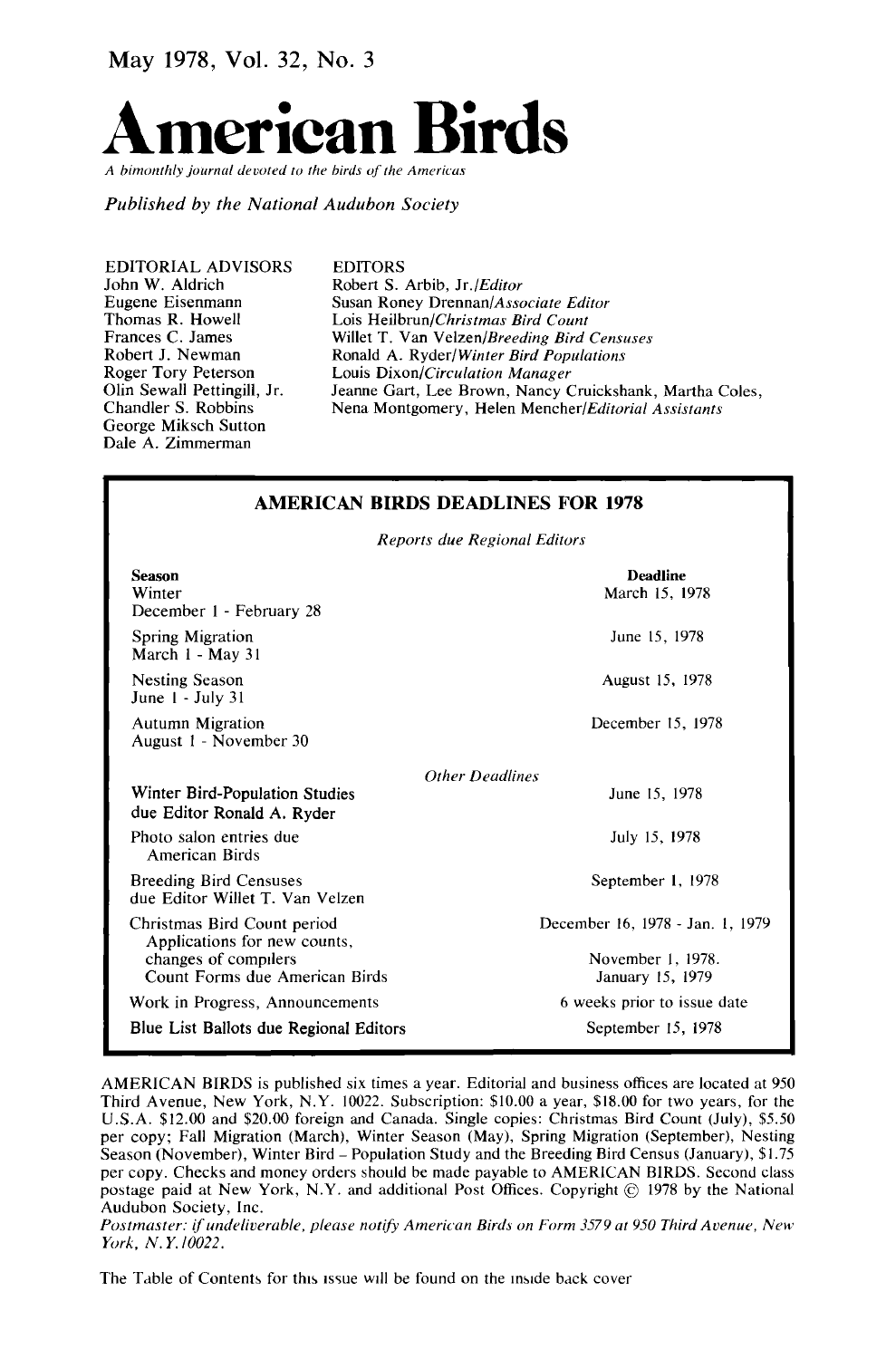



**Ftg. 2. Hoary Redpoll** 

**Fig. 1. Common Redpoll** 

**Comparison of the bills of these two birds reveals the "... more conical bill lending a 'pushed-in' look to the [Hoary's] face. . "discussed by Paxton on page 330.** 



Fig. 3. Common Redpoll **Fig. 3. Common Redpoll Redpolls, Rye, N.Y., Feb. 25 - Mar. 31, 1978 (photographed Mar. 16). Photos/Harry N. Darrow.**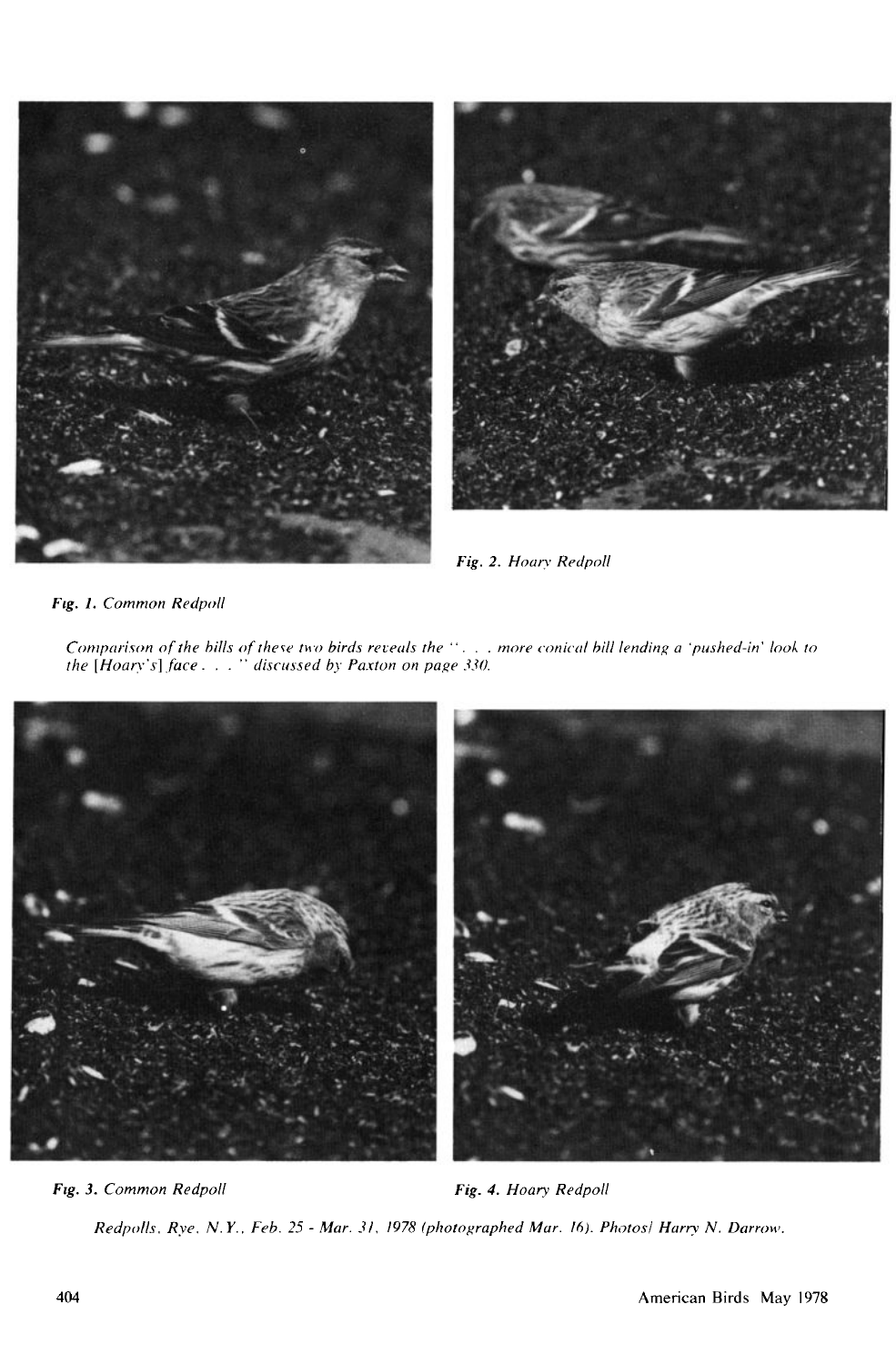## **Cooperator's Form The Blue List for 1979**

**Each year American Birds publishes a list of species of birds which appear to be declining in number, either in species range proportions or regionally. Birds considered eligible for the Blue List are those apparently involved in non-cyclical population changes, but which have not reached the endangered status. In previous years we've termed it an "early warning list," for its purpose was to alert the scientific, governmental, and birding public to possible causes for alarm, present or future.** 

**Although the Blue List has been much quoted, used in Environmental Impact Statements, and is probably the inspiration for the U.S. Fish and Wildlife Service list of threatened species, it has a glaring weakness. There simply has not been a broad enough input base from the field; not a few of the designations to, or deletions from, the list, are based on viewpoints from too few respondents to make them unimpeachable. Although our response in recent years represents the views of several hundred active observers from coast to coast, this response represents the views of less than 1% of our far-flung network of observing contributors.** 

**This year we want to attempt to reach and elicit opinions from a far greater crosssection of our readership. In the past, selected editors and contributors received blue sheets to be completed and returned. This year, the "blue sheet" is the reverse side of this page. You are invited to contribute your knowledge to the Blue List for 1979, with one reservation. We must restrict our input to information supplied by persons of experience. Obviously, if you have been birding only two, five, or seven years, you cannot, through first-hand knowledge, know which species have suffered declines over the last twenty or more years. For this reason, we solicit returns from those observers only who have at least ten years' of comparative knowledge in one particular area or region. Obviously, the more years you have birded your area, the more valuable your ballot.** 

**There is one other change this year. Janet Witzeman, our Southwest Regional co-editor, suggested a new definition for Blue List birds, which we are adopting verbatim. Here it is:** 

**"The Blue List would be more accurate, more meaningful, and more useful fithe definition were changed to read: 1. those species that may or may not be dechning now, but may be in jeopardy in the foreseeable future; 2. those species that occur in such small numbers that their status should be monitored; and 3. those species for which there is no scientific data to determine whether or not they are declining, but there is definite concern for the species." To which we add our original criterion: 4. those species which give definite evidence of non-cyclical declines in all or part of their ranges.** 

**This sheet has been designed to allow removal without damage to the contents of this issue. Please use the opposite side of this page for your ballot, attaching additional pages when necessary. DO NOT mail them to American Birds, but to the Regional Editor for your Region.** 

**The deadline for receipt of these ballots is September 15, 1978.**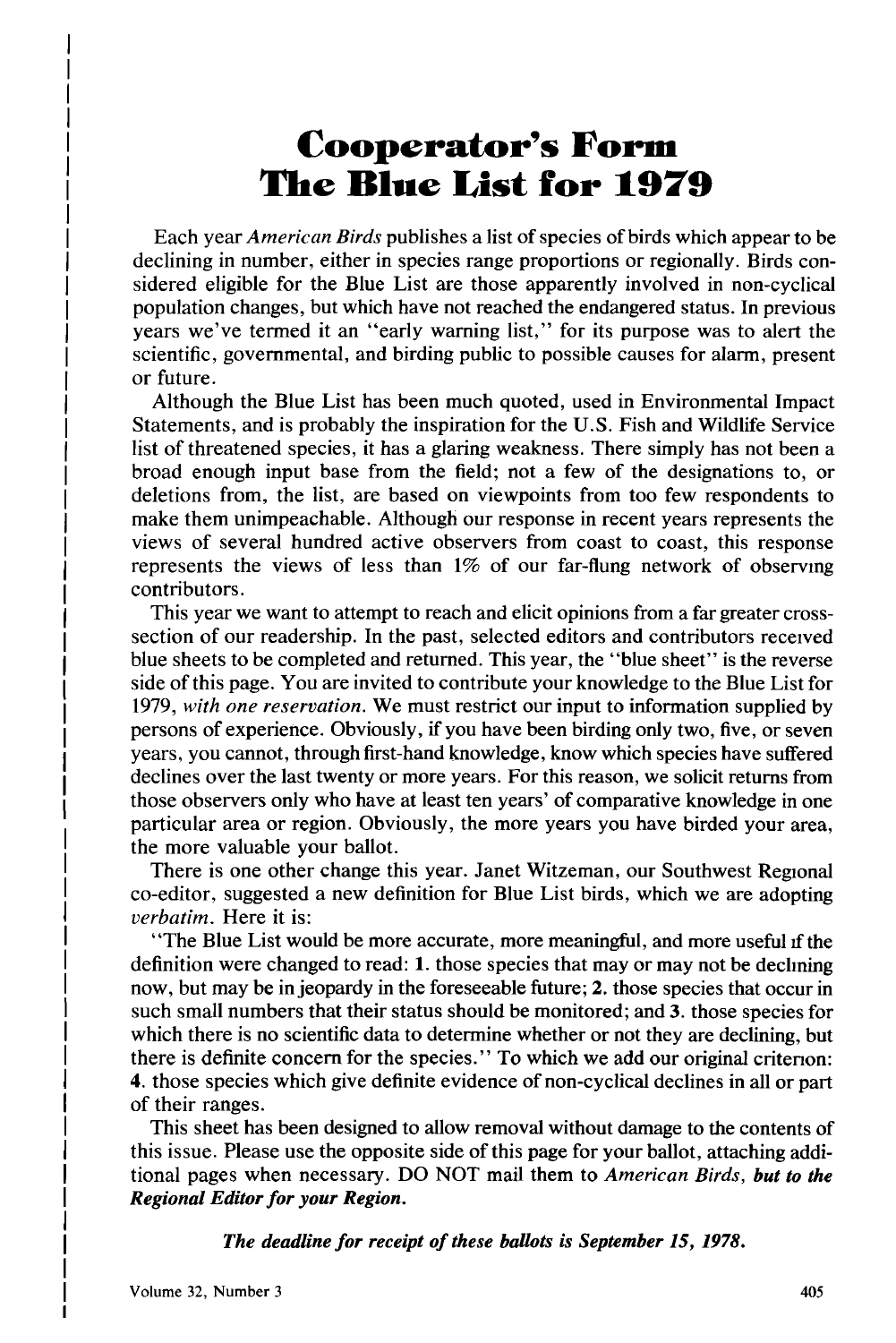#### The Blue List Ballot  $- 1978 - 6r$  1979

**The following species were officially Blue Listed in the most recent (1978) list If you agree with the listing, leave the name untouched. If you disagree, and wish to see the species deleted, circle the species name. If you have no opinion, or the species does not occur in your region, draw a line completely through the species name. Do not vote for species not normally in your region.** 

#### **SECTION I.**

**Red-necked Grebe, Western Grebe, White Pelican, Double-crested Cormorant, Reddish Egret, Black-crowned Night Heron, American Bittern, Wood Stork, White-faced Ibis, Fulvous Whistling Duck, Canvasback, Sharp-shinned Hawk, Cooper's Hawk, Red-shouldered Hawk, Swainson's Hawk, Ferruginous Hawk, Harris' Hawk, Marsh Hawk, Osprey, Caracara, Prairie Falcon, Merlin, American Kestrel, Sharp-tailed Grouse, Sage Grouse, King Rail, American Oystercatcher, Piping Plover, Snowy Plover, Upland Sandpiper, Gull-billed Tern, Common Tern, Least Tern, Black Tern, Common Puffin, Yellow-billed Cuckoo, Barn Owl, Burrowing Owl, Short-eared Owl, Ruby-throated Hummingbird, Red-headed Woodpecker, Lewis' Woodpecker, Hairy Woodpecker, Purple Martin, Bewick's Wren, Florida Scrub Jay, Eastern Bluebird, Western Bluebird, Loggerhead Shrike, Bell's Vireo, Warbling Vireo, Yellow Warbler, Yellow-breasted Chat, Dickcissel, Grasshopper Sparrow, Henslow's Sparrow, Vesper Sparrow, Bachman's Sparrow.** 

### **SECTION II.**

**Species you believe should be added to the list:** 

**Reason number**   $(1 - 4, \text{ see instructions})$ 

**SECTION III.**  Area and region reported on: <u>\_\_\_\_\_\_\_\_\_\_\_\_\_\_\_\_\_\_\_\_</u>

| Number of years worked _____ | (minnum 10) |
|------------------------------|-------------|
| Signed                       |             |
| <b>Address</b>               |             |

**Please return this form by September 15 to your Regional Editor. Thank you for your assistance.**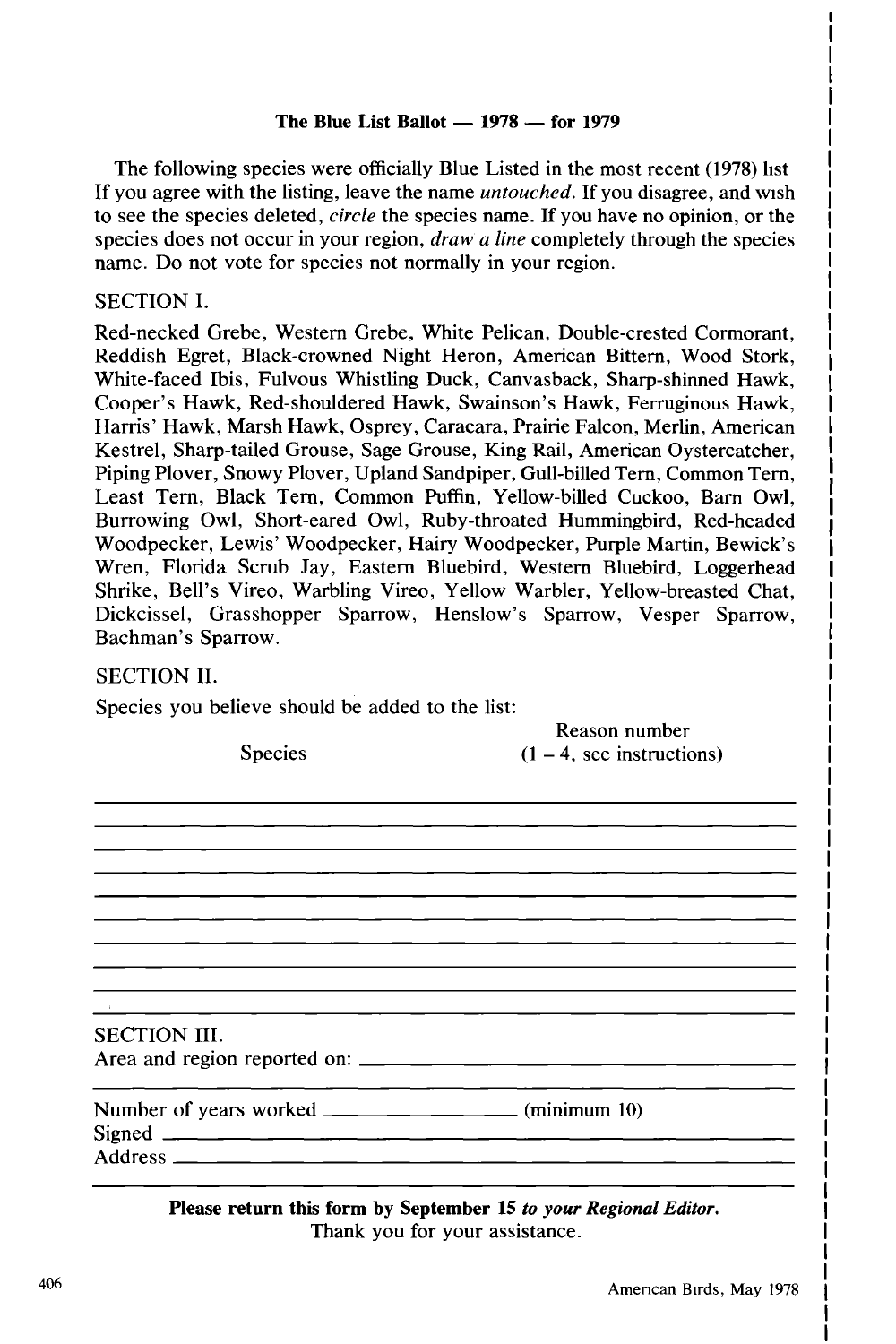## **Market Place**

#### **BOOKS**

**BIRD BOOKS are our specialty. Please send \$1 for a comprehensive catalog from BUTEO BOOKS, P.O. Box 481, Vermillion, SD 57069.** 

**BOOKS on Birds, Mammals. Natural History sublects. New or out-of-print. Free catalog. PIERCE BOOK CO., Winthrop, Iowa 50682.** 

**BIRD BOOKS, Ornithology, Aviculture, Falconry. Out of print and rare. BOUGHT and SOLD. Annotated catalogues \$1.00. Search**  Service. PATRICIA LEDLIE · BOOKSELLER, **Box 46, Buckfield, ME 04220, 207-336-2969.** 

**NATURAL HISTORY. Especially BIRDS. Scarce, O. P., Rare. Catalogues \$1. The Book Chest Inc. 19y Oxford Place, Rockville Centre, NY 11570.** 

#### **STAMPS**

**BIRDS ON POSTAGE STAMPS from many countries. 25 different 35½. Free list. GEO. FORD, P.O. Box 5203-A, Gulfport, Fla. 33737.** 

#### **OPTICAL EQUIPMENT**

**LEITZ, ZEISS, B&L, SWIFT, BUSHNELL OPTICS and accessories. Send stamp for discount list. Specify literature desired. Large Stock. Orders filled day received. Postpaid. BIRDING, Box 5E, Amsterdam, N.Y. 12010.** 

#### **BIRD ART**

**AUDUBON'S ORIGINAL, hand colored elephant folio prints. Also original Gould prints. including a number of his famous hummingbirds. For more information write: WOOD-LAND GALLERIES, RR 1, Box 3-A, Wood**ville, TX 75979. (713) 283-5024.

#### **BIRDING**

**COYOTE BIRDGUIDE SERVICE of Southeastern Arizona. Friendly qualified guiding to best birding spots. Brochure: P.O. Box 861, Patagonia, AZ 85624.** 

**BIRDING ON THE GOLDEN COAST OF GEORGIA. Little St. Simons, a 12,000 acre privately owned island, is now accepting a limited number of overnight guests for birding, wildlife photography and related activities. Over 200 species of birds have been seen on the island including the greatest concentration of shorebirds on the Georgia Coast. Miles of unspoiled beaches, tidal flats, oak and pine forests, marshes. Excellent food and accommodations. Write: LIT-**TLE ST. SIMONS ISLAND, PO Box 1096, **St. Simons Island, GA 31522.** 

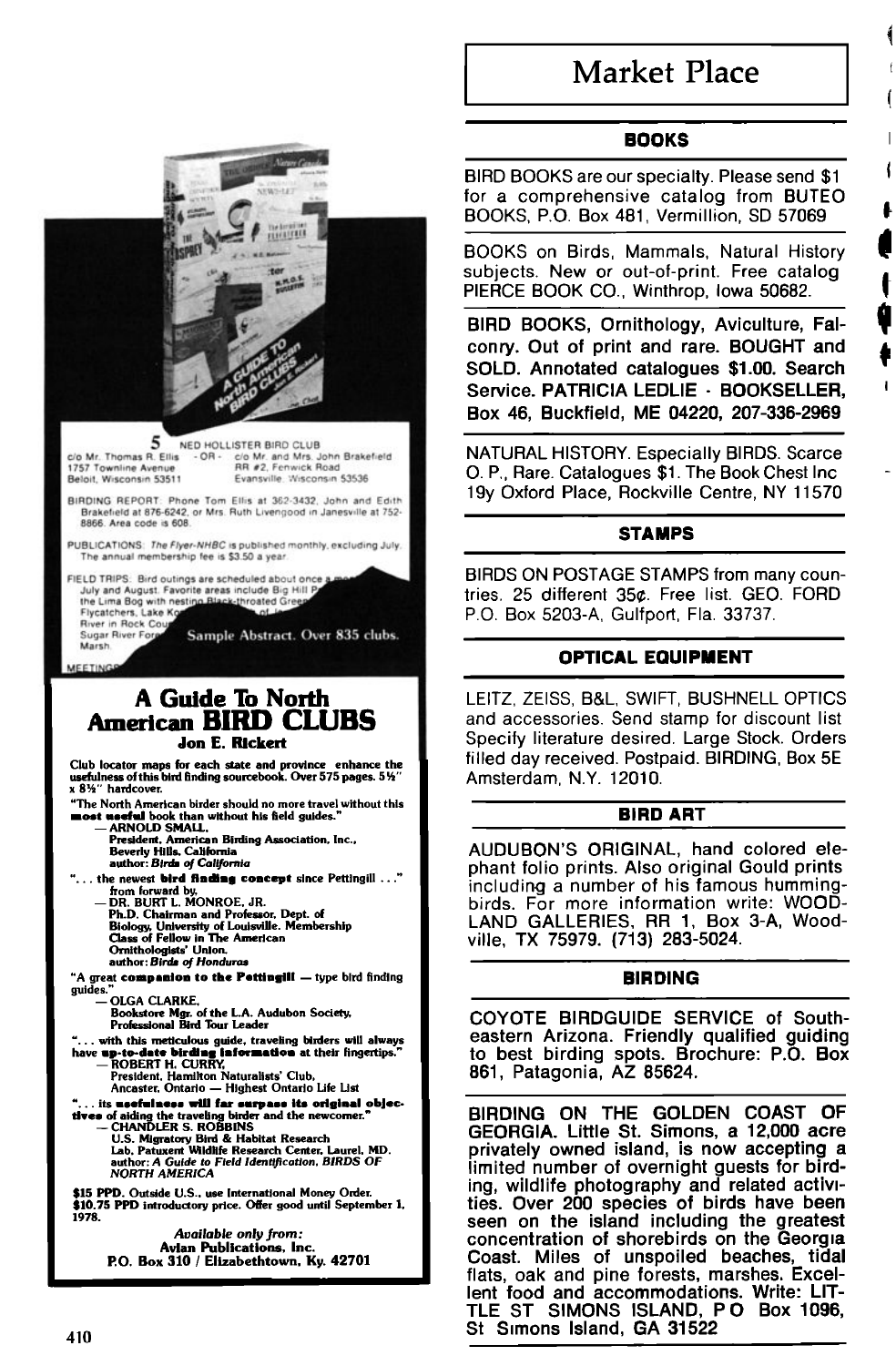#### **MAY 1978, VOLUME 32, NUMBER 3**

#### **CONTENTS**

- **275 Estimated flight time for transatlantic autumnal migrants ! Timothy C. Williams, Janet M. Williams, Leonard C Ireland and John M. Teal**
- **281 Pelagic Birds in the Gulf of Maine, Part II / Davis W. Finch, William C. Russell, and Edward V. Thompson**
- **295 First records of the Spotted Rail (Pardirallus maculatus) for the United States, Chile, Bolivia and western Mexico / Kenneth C. Parkes, Douglas P. Kibbe, and Edward L. Roth**
- **3OO Some observations of South Polar Skuas (Catharacta maccormicki) on Georges Bank / Richard R. Vett**
- **3O3 The Site Guide: Coastal Marin County, California / Rich Stallcup**
- **3O9 Sight records of Wilson's Phalarope, Ruff, and other shorebirds from Venezuela / Allen Altman and Chris Parrish**
- **310 Eurasian Curlew (Numenius arquata) on Martha's Vineyard, Massachusetts / George G. Daniels**
- **312 Black-headed Gull (Larus ridibundus) breeding in Newfoundland / Davis W. Finch**
- **313 The Changing Seasons / Claudia P. Wilds**
- **32O Abbreviations frequently used**

**The Winter Season: December 1, 1977 - February 28, 1978** 

- **321 Northeastern Maritime Region ! Peter D. Vickery**
- **324 Qu4bec Region / Michel Gosselin**
- 326 Hudson Delaware Region / Robert O. Paxton, P. A. Buckley and David A. Cutler **332** Middle Atlantic Coast Region / F. R. Scott
- **332 Middle Atlantic Coast Region / F. R. Scott 335** Southern Atlantic Coast Region / Harry E.
- **335 Southern Atlantic Coast Region / Harry E. LeGrand, Jr.**
- **339 Florida Region ! Henry M. Stevenson**
- **342 Ontario Region / Clive E. Goodwin**
- 346 Niagara Champlain Region / *Douglas P. Kibbe*<br>349 Appalachian Region / George A. Hall
- **349 Appalachian Region / George A. Hall**
- **353 Western Great Lakes Region / Kim Eckert**
- **357 M•ddlewestern Prairie Region / Vernon M. Kleen**
- **361 Central Southern Region / Robert B. Hamilton**
- **366 Northern Great Plains Region / Esther M. Serf**
- **368 Southern Great Plains Region / Frances Williams**
- **373 South Texas Region / Fred S. Webster, Jr.**
- **375 Northwestern Canada Region ! Helmut Griinberg**
- 376 Northern Rocky Mountain-Intermountain Region / Thomas H. Rogers **380** Mountain West Region / Hugh E. Kingery
- **380 Mountain West Region / Hugh E. Kingery**
- **384 Southwest Region / Janet Witzeman, John P. Hubbard and Kenn Kaufman**
- **388 Alaska Region / DanielD. Gibson**
- **390 Northern Pacific Coast Region / Eugene S. Hunn and Philip W. Mattocks, Jr.**
- **394 M•ddle Pacific Coast Region / Jon Winter and Tim Manolis**
- 
- **398 Southern Pacific Coast Region / Guy McCaskie 402 Hawaiian Islands Region / C. John Ralph and Robert L. Pyle**
- **404 Hoary and Common Redpoll pictures / Harry N. Darrow**
- **405 Cooperator's Form. The Blue List for 1979**
- $406$  The Blue List Ballot  $1978 6$  for 1979  $407$  Announcements
- **407 Announcements**
- **408 The Last Word**

COVERS — American Goldfinches in a sweet gum, from a painting by Diane Pierce. *American Birds* is considering **offering a very limited, numbered edition of this beautiful animated print signed by the artist, on fine paper stock, with no lettering. Expressions of interest are solicited.**